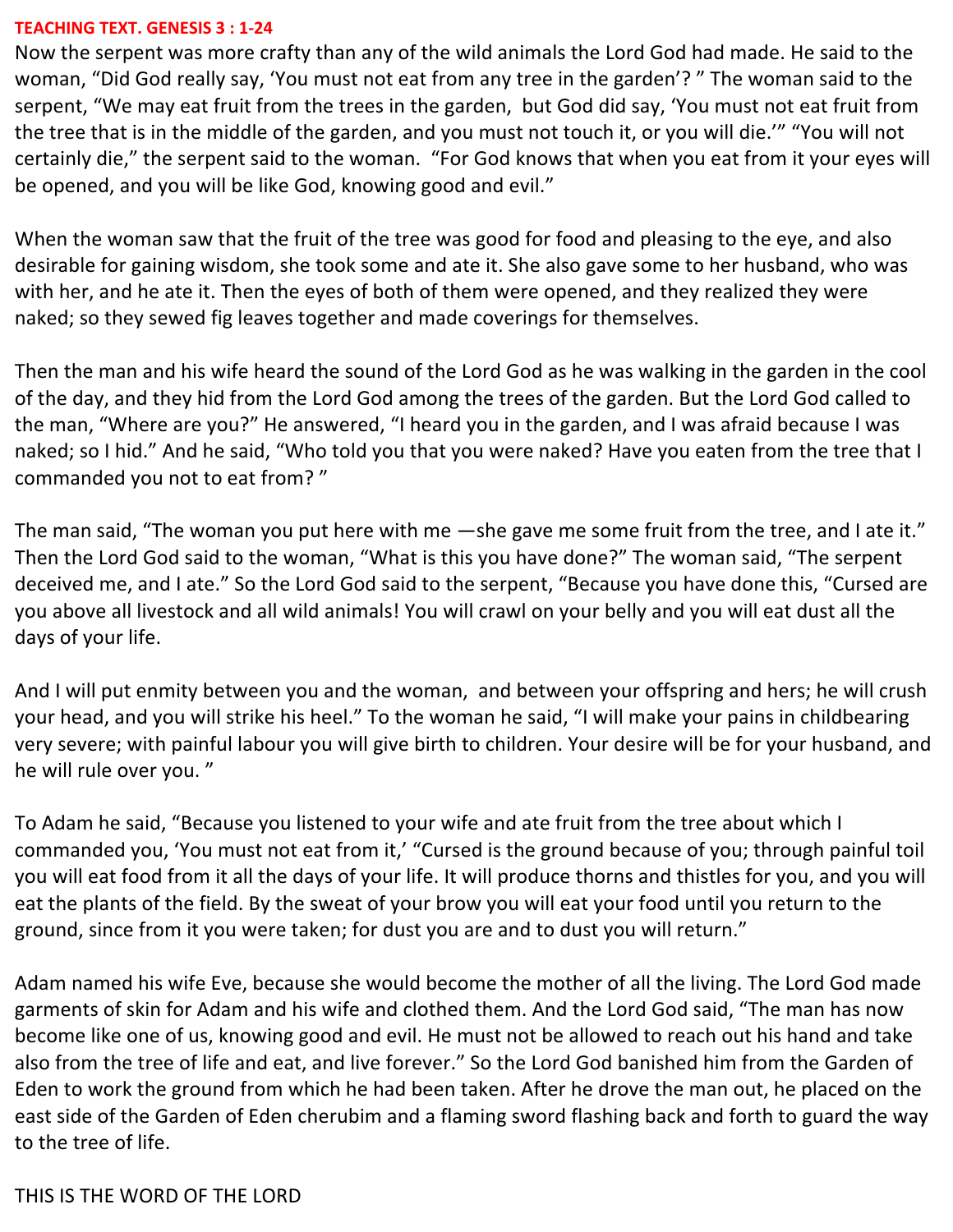#### **SIN AND THE HUMAN CONDITION**

#### **BEING AT THE LIBERAL MEETING DOWNTOWN**

Amazing grace THAT SAVED A SOUL LIKE ME IN CHRIST ALONE And on the cross as Jesus died, the love of God was magnified.

*"Certainly nothing offends us more rudely than this doctrine [of original sin]; and yet, without this mystery, the most incomprehensible of all, we are incomprehensible to ourselves."* — Blaise Pascal

#### NY TIMES ARTICLE RAISING MY CHILDREN WITHOUT SIN

*And after years of living a "secular" life, I realized that my notion of sin has evolved.*  As a girl, my focus was on gaining admittance to heaven. Now I believe that this life *is the only life we'll know; this planet, our only existence. I am no longer motivated by fear of an unproven hell, but by real-world concerns about injustice and inequality. To me, the greatestsin of all is failing to be an engaged citizen of the world, so the lessons are about being open to others rather than closed off. An explanation of sin could wait."*

#### *SECULAR PERSON TODAY.*

Magic trees and fruit, talking snakes, curses over all creation. This is just bronze age myths. The world shouldn't take it seriously

*"The only . . . redemption people like me can offer is a manmade social utopia, in which social conditions are such that kindness is a lot more frequent than malice."* Richard Rorty

There is something profound going on in this passage. Because it shows us both the beauty and brutality of humanity.

*The question isn't whether you're going to believe, but who; it's not merely about what to believe, but who to entrust yourself to. Do you really want to trust yourself? Do we really think humanity is our best bet? Do we really think we are the answer to our problems, we who've generated all of them?* James K.A. Smith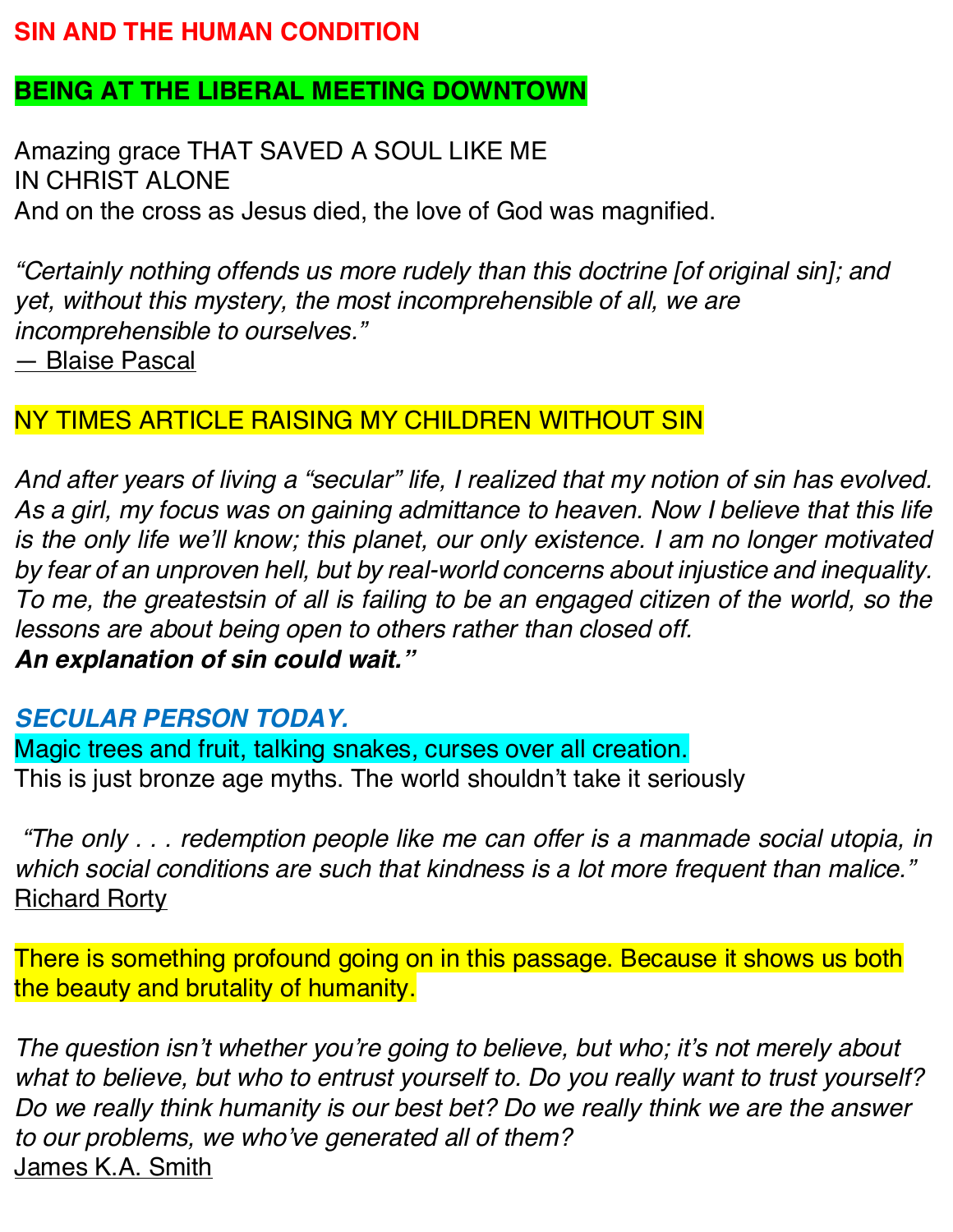*The heart of understanding the difference between "sins" and "Sins" is a deconstruction of modern, Victorian notions of wrongdoing. "Let us be quite clear about what Sin is. Let us not trivialize it or domesticate it. Sin is not a matter of a few sins here and a few sins there. What is Sin? Sin is the basic condition of man, the condition of rebellion against God, in his place. Sin is 'mankind's essential ill-ness,' it is a condition we are all heir to, it is a demonic Power that enslaves us and binds us and prevents us from being either free or good.* 

*We are responsible before God for Sin, and yet we are unable to liberate ourselves from its grip. We are in a desperate situation, deserving of God's Wrath and marked out for his judgment, each of us individually and all of us collectively." Indeed, it is only by "endeavoring to look Sin straight in the face" that we are able to understand grace—. . . sentimental evasions are long-range cruelties . . . an experience of the worst of the problem (is) the opportunity to know the best of the solution."* Fleming Rutledge

### **1-REBELLION, LIES, THE SOVEREIGNTY OF SELF**

### **A-CHARACTER ASSASSINATION OF GODS GOODNESS**

*Now the serpent was more crafty than any of the wild animals the Lord God had made. He said to the woman, "Did God really say, 'You must not eat from any tree in the garden'? "*

#### **DOUBT AND DEBATE**

Did God really say?

Who God is. The Lord Jehovah. Covenant God Elohim. Generic term for God

Eve's reply showed that she was following Satan's example and altering the very Word of God. Compare 3:2-3 with 2:16-17 and you'll see that

- 1-she omitted the word "freely,"
- 2-added the phrase "nor shall you touch it"
- 3-and failed to say that God "commanded" them to obey.

### **So, she took from God's Word, added to God's Word, and changed God's Word, which are serious offenses indeed**

# **QUESTIONING HIS CARE AND GOODNESS**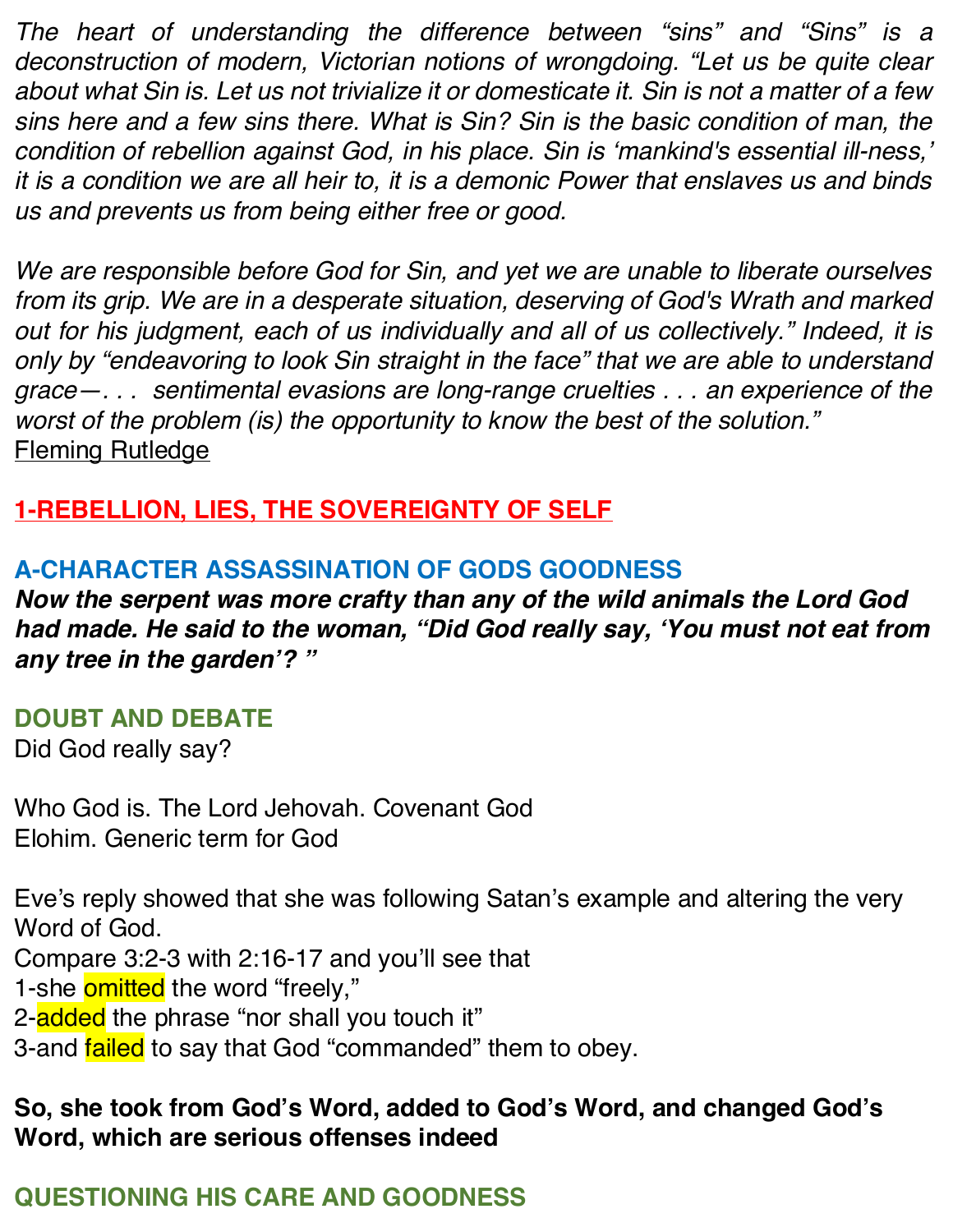You cannot trust him. He is withholding from you

What Satan does is focus on the one thing that God **forbade, exaggerate it,** and make that the entire focus of attention in order to sneak in the assumption that whatever else God is, he's an almighty killjoy. He exists to make life as miserable as possible for you

YOU HAVE TO TAKE CARE OF YOURSELF

**John Zizioulas** Modern Greek Orthodoxy theologian. sees sin as elevating the self into the place of God, and making the self "the ultimate reference-point of existence."

*Even the briefest of glances over the "Mind, Body, Spirit" or "Popular Psychology" sections of a high-street book shop leaves you in no doubt that the pursuit of selfawareness, self-esteem, wholeness and well-being is paramount. To be selfcentered is a twenty-first century virtue, for no "Other" can be trusted to being the "good life" craved by the postmodern. One who fails at "project self" (a failure defined by the individual's own ideas of success based upon cultural and social influences) must gaze into the mirror and confess: "Against you alone have I sinned."*

Alan Mann

## **B-LIES ABOUT AUTONOMY AND FLOURISHING**

*5 "For God knows that when you eat from it your eyes will be opened, and you will be like God, knowing good and evil."*

**authĕntĕō**, (a worker); to act of oneself, i.e. (fig.) dominate:— usurp authority over. Note: I found it interesting that this is one of the cognates for our word "authenticity," and it means to usurp authority.

# **FREEDOM FROM VS FREEDOM TO**

*"At the heart of liberty is the right to define one's own concept of existence, of meaning, of the universe, and of the mystery of human life."* Justice Anthony Kennedy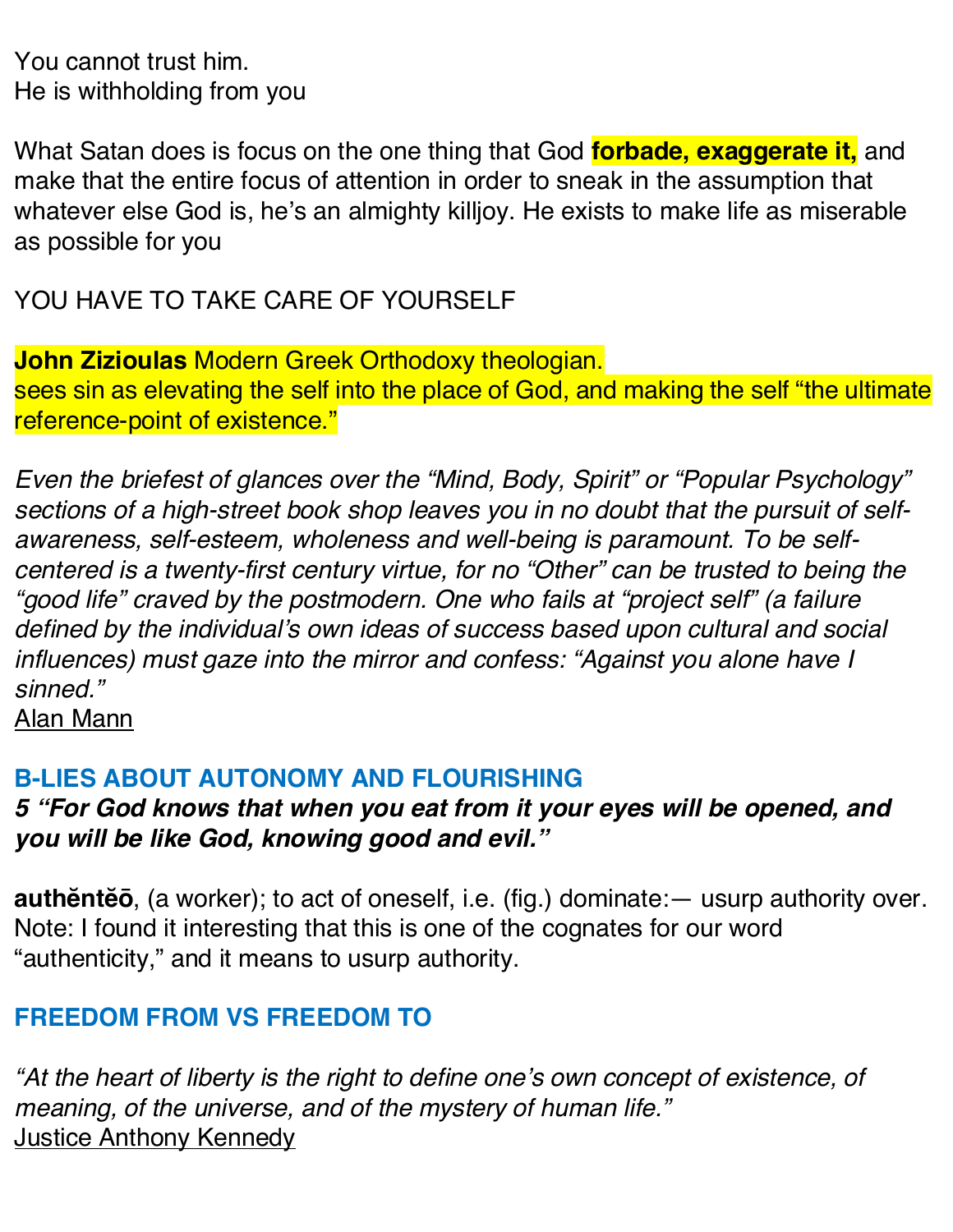#### **AUGUSTINE. THE SHACKLES OF GRATIFICATION** STORY OF EATING HEALTHY GROWING UP.

THEN THE SAME WITH SEX, LYING, POWER, MONEY.

### **LIES ABOUT CONSEQUENCES**

### *Genesis 3:4-5 (NIV) 4 "You will not certainly die," the serpent said to the woman*

*Sin is the suicidal abandonment of joy.* **Piper** 

*It is a terrible and terrifying thing to know what you want to be and then realize you're the only one standing in your way—to want with every fiber of your soul to be someone different, to escape the "you" you've made of yourself, only to fall back into the self you hate, over and over and over again. After the thrill of independence and experiments in self-actualization, drinking your so-called "potential for Being" to the dregs, when the exhaustion starts to set in and then eventually morphs into a kind of self-disgust, you can reach a point where you know you want a different life but are enchained to the one you've made* James K.A. Smith

*"For wherever the human soul turns itself, other than to you, it is fixed in sorrows, even if it is fixed upon beautiful things."* **Augustine** 

### **REBELLION.**

*Genesis 3:6 (NIV) 6 When the woman saw that the fruit of the tree was good for food and pleasing to the eye, and also desirable for gaining wisdom, she took some and ate it. She also gave some to her husband, who was with her, and he ate it.*

"The second term in Hebrew is pāshaʿ, meaning "rebellion," "offense," "revolt," or "become alienated." It essentially denotes a deliberate breach of relationship." It is often translated as "transgression" an image of a clenched fist.

She saw that "the tree was good for food" (physically appealing) and "a delight to the eyes" (aesthetically appealing) and "to be desired to make one wise" (this is the great enticement - wisdom apart from God's word).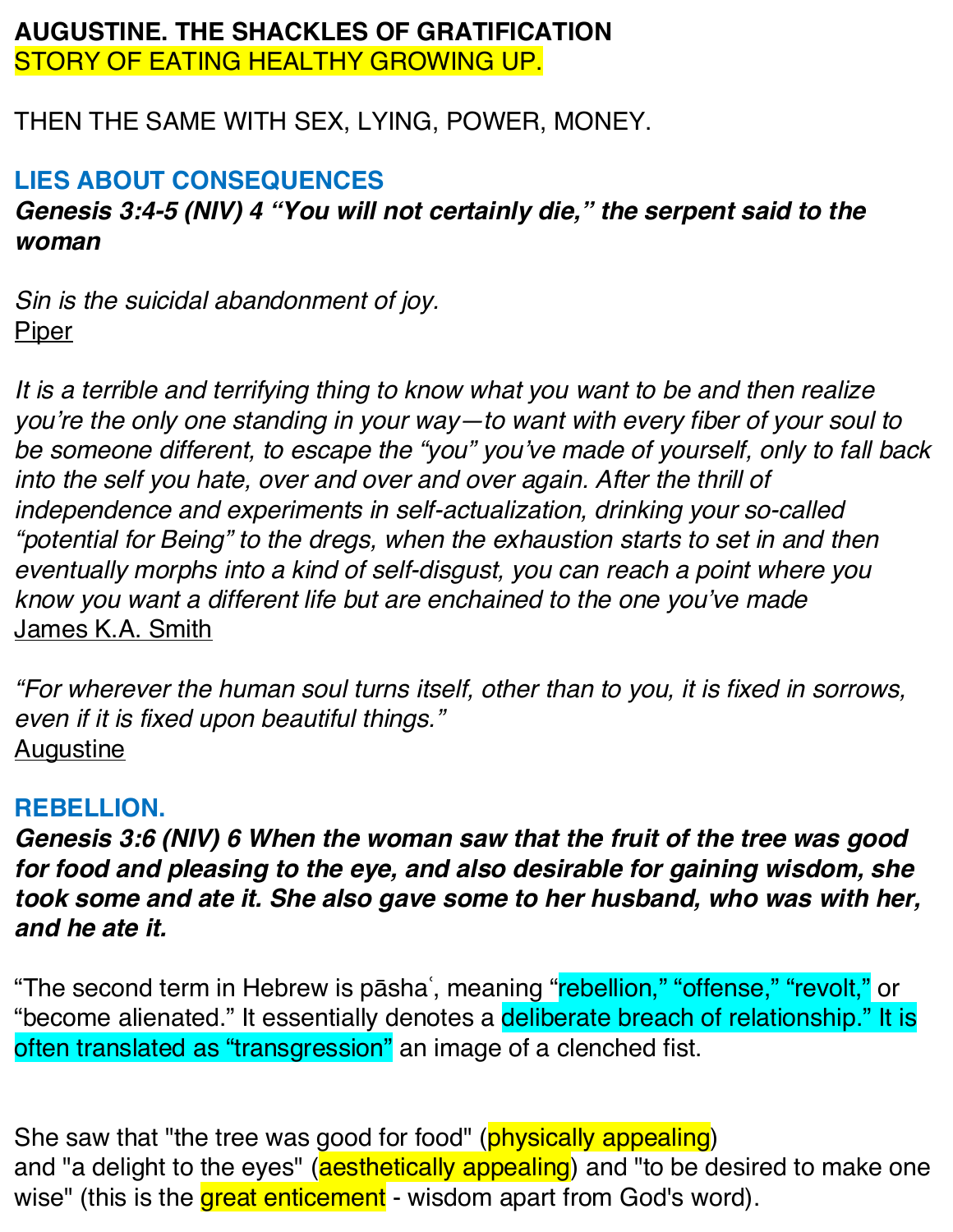God's command seemed insubstantial. She could see no reason not to eat. So "she took of its fruit and ate."

#### **WHERE IS ADAM???**

Adam sinned willfully, eyes wide-open, without hesitation. His sin was freighted with sinful self-interest. He had watched Eve take the fruit, and nothing happened to her. He sinned willfully, assuming there would be no consequences. Everything was upside-down. Eve followed the snake, Adam followed Eve, and no one followed God. The result was seismic:

### CRIMINAL COURT TO A CIVIL COURT

*All sin has first and finally a Godward force. Let us say that a sin is any act — any thought, desire, emotion, word, or deed — or its particular absence, that displeases God and deserves blame. Sin is a culpable and personal affront to a personal God* Plantinga

### **LIES WE STILL BELIEVE**

#### **DID GOD REALLY SAY?**

SEXUALITY. MONEY. POWER. VALUES. BELIEFS.

**YOU CANT TRUST HIM…**

### **YOU WONT DIE. YOU CAN SIN WITHOUT CONSEQUENCE**

*ALL ROOTED IN FEAR. AQUINAS FEAR IS LIKE A CITY UNDER SEIGE.*

*"The more I make my life, my well-being, my enlightenment, and my success primary, the farther I step from reality. Thus the hell-bound do not travel downward; they travel inward, cocooning themselves behind a mass of vanity, personal rights, religiosity, and defensiveness. Obsession with self is the defining mark of a disintegrating soul."*  Jeff Cook

SHOW PHOTO OF WOMAN SNORTING LIKES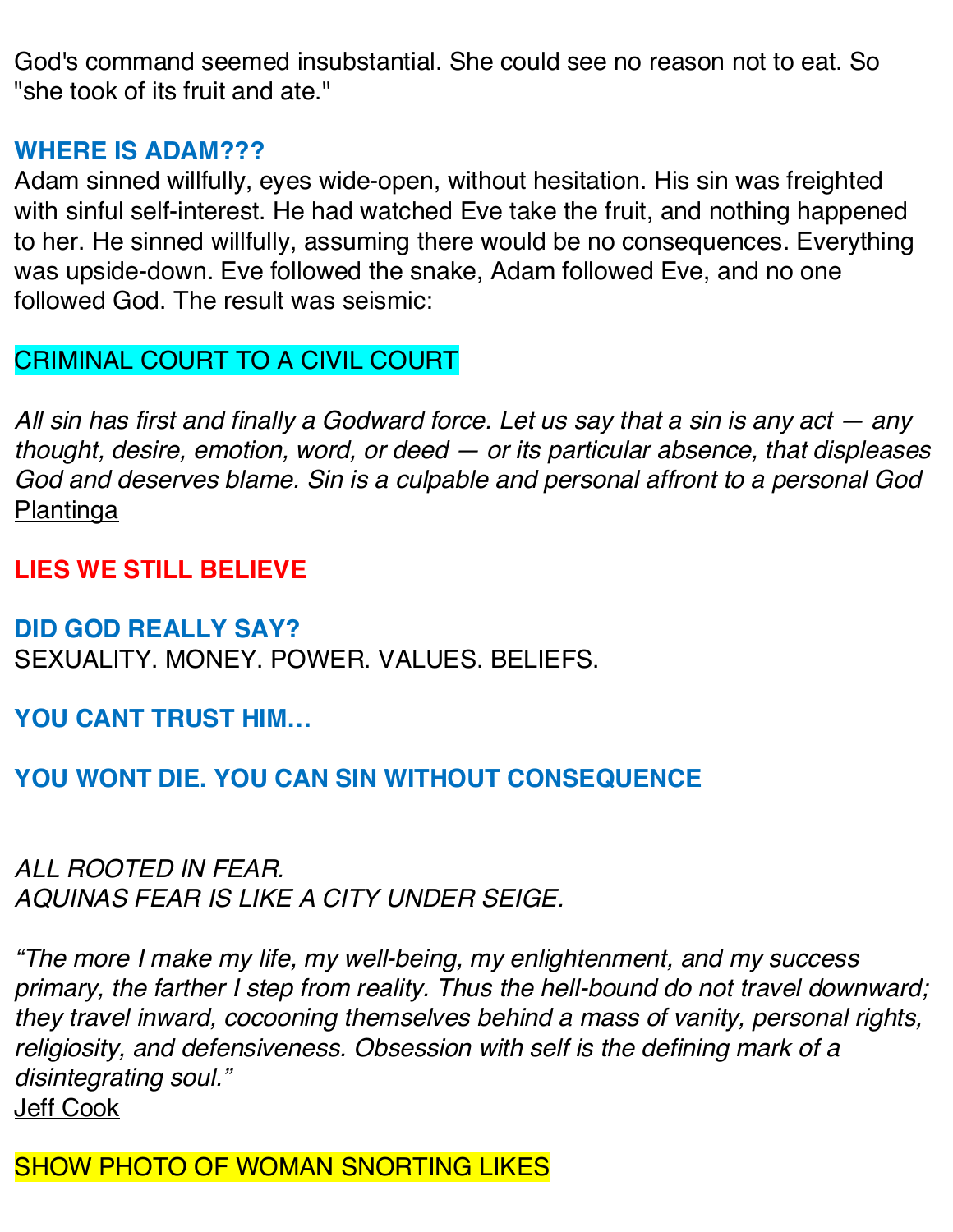### **THE TRUTH ABOUT SIN AND REBELLION**

# **SHAME NOT TRANSCENDENCE**

*V. 7Then the eyes of both of them were opened, and they realized they were naked; so they sewed fig leaves together and made coverings for themselves.*

*"While guilt is a painful feeling of regret and responsibility for one's actions, shame is a painful feeling about oneself as a person."* — Fossum and Mason

### *ALL THE YOUR AWESOMES DON'T WORK Friend taking cystal meth to get rid of his conscience*

#### **HIDING**

*8 Then the man and his wife heard the sound of the Lord God as he was walking in the garden in the cool of the day, and they hid from the Lord God among the trees of the garden.*

### MODERN FIG LEAVES

*To put it simply, if I know the story I am telling you is a "cover" story, then the most sensible thing to do is presume that the self-story you are narrating does not tell me who you really are either. The chronically shamed live in the shadow of their*  cover story. The result is that shamed people are afraid to merge their lives, their *personal stories, with others because of a fundamental lack of trust in relating.* Atonement for a sinless society

### **SEPARATION**

*23-24 So the Lord God banished him from the Garden of Eden to work the ground from which he had been taken. After he drove the man out, he placed on the east side of the Garden of Eden cherubim and a flaming sword flashing back and forth to guard the way to the tree of life.*

*Our life-long nostalgia, our longing to be reunited with something in the universe from which we feel cut off, to be on the inside of some door which we have always seen from the outside, is no mere neurotic fancy, but the truest index of our real situation.*

-C.S. Lewis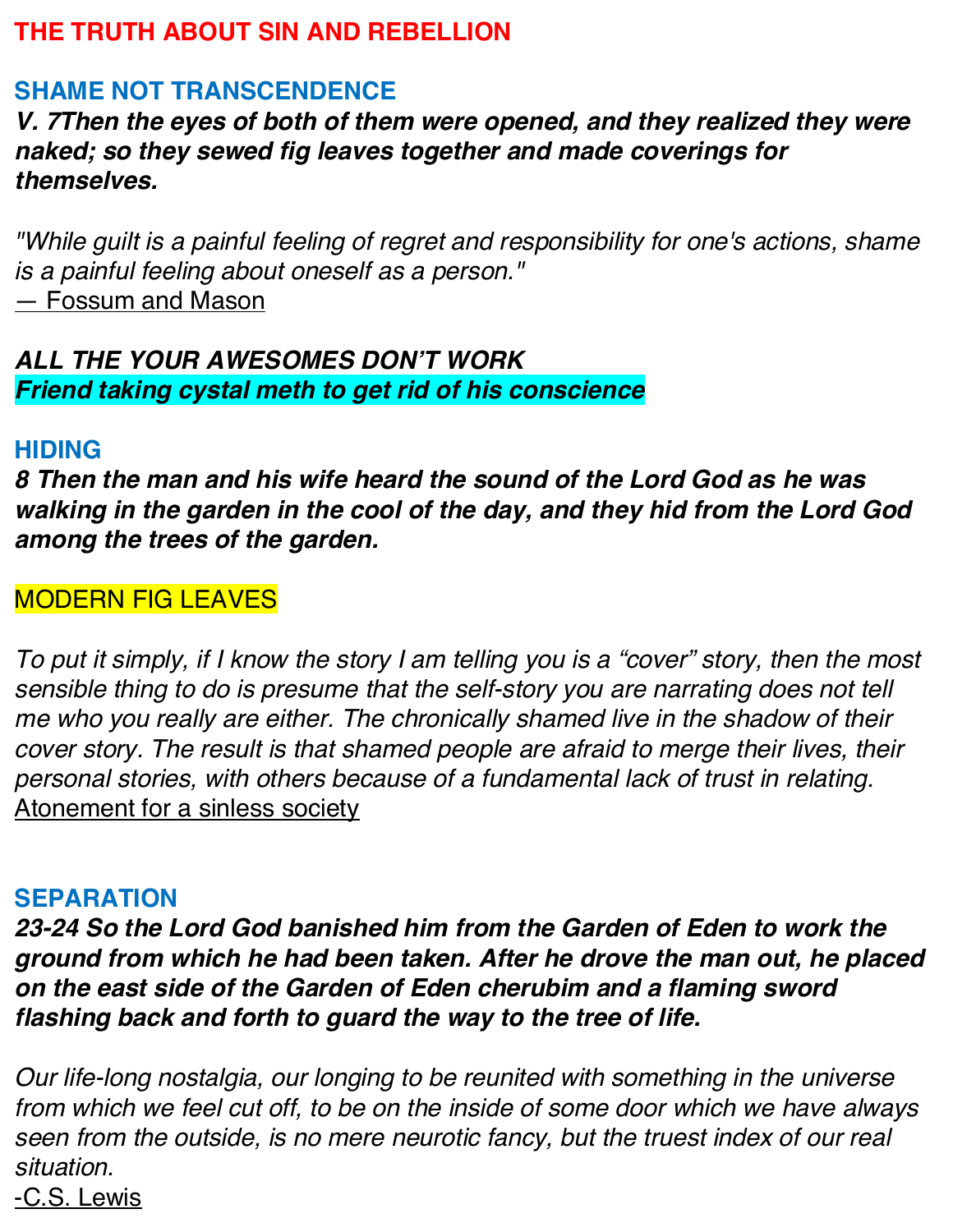### SELF ACTUALIZATION

#### THE PHARISEES

*"Without you, what am I to myself but a guide to my own self-destruction?" Augustine*

### **DIVINE MERCY IN LIGHT OF OUR REBELLION**

*If what human beings need above all else is better health, then may God give us*  doctors. If what human beings need above all else is more economic justice, then *may God give us economists. If what human beings need above all else is better government, then God give us better politicians. If what we need above all else is the forgiveness of our sin, if what we need above all else is reconciliation with the God who made us, then we need a Saviour.* 

— D.A. Carson

### **GOD PURSUES. "WHERE ARE YOU?"**

*8-9Then the man and his wife heard the sound of the Lord God as he was walking in the garden in the cool of the day, and they hid from the Lord God among the trees of the garden. But the Lord God called to the man, "where are you?"*

#### **GOD COVERS.**

*21. The Lord God made garments of skin for Adam and his wife and clothed them.*

#### **GOD PROMISES.**

*Genesis 3 : 15 And I will put enmity between you and the woman, and between your offspring and hers; he will crush your head, and you will strike his heel.*

#### **JESUS, OUR SALVATION**

**Jesus seeks and saves the lost Jesus covers sinners and welcomes those clothed with shame.**